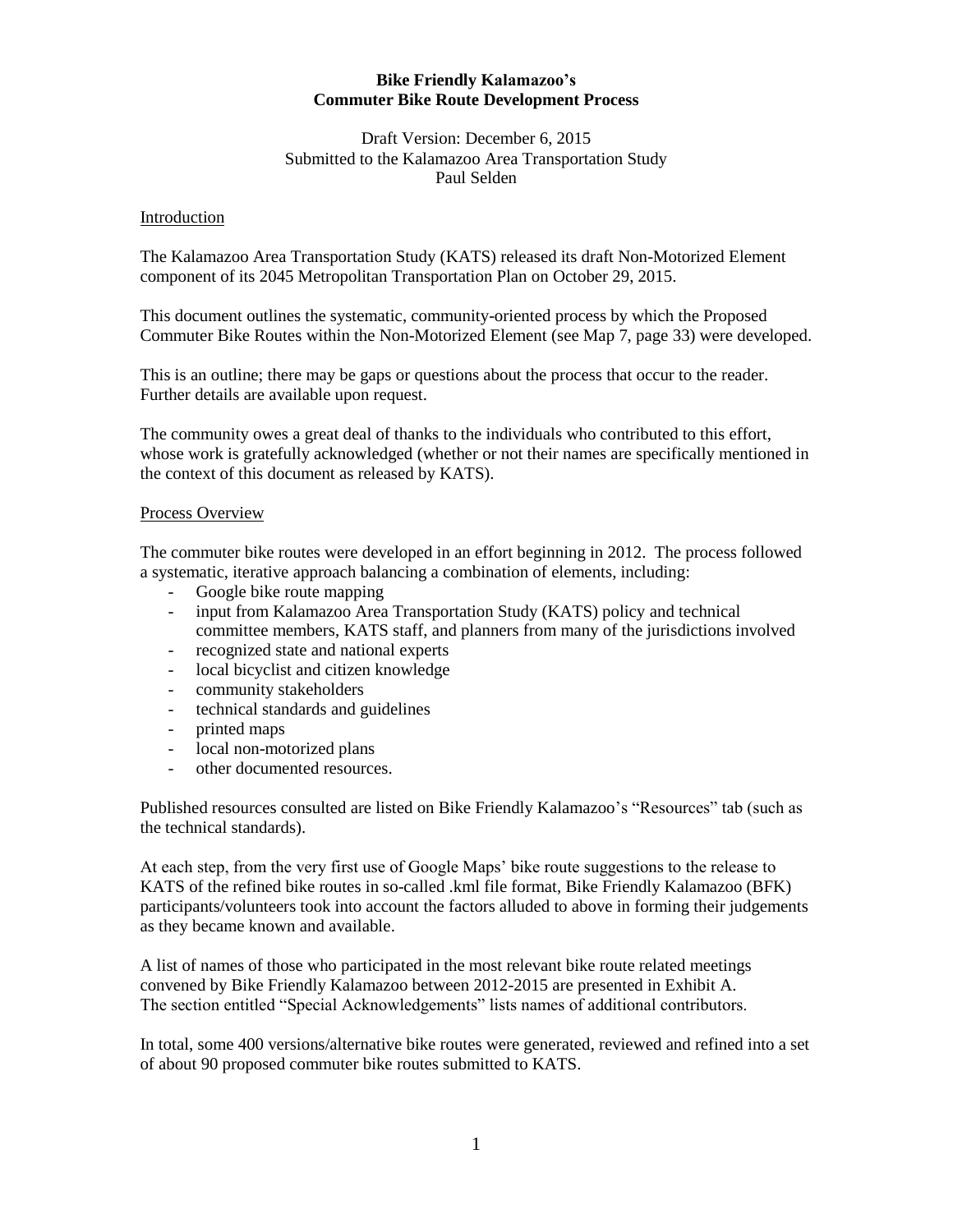# Key Steps in the Process

Key steps in the route design process are summarized in this section. The specific individual steps and meetings held to conduct this process have been documented in more detail than practical to present here in their entirety, in the form of minutes. Two additional documents are reprinted here as Exhibits B and C (as published on [www.bikefriendlykalamazoo\)](http://www.bikefriendlykalamazoo/) to help the reader understand the systematic nature of the process.

1. In February 2012, members of the Kalamazoo Bicycle Club (KBC), friends of the Open Roads Project, TriKats, and patrons of local bicycle shops were asked to submit descriptions of routes they used for bicycle commuting to KBC's Director of Road Safety; these routes were relayed to Steve Stepek of KATS. Routes were submitted by Daryl Hutson, Marc A. Irwin, Paul Selden, Chad Goodwill, Dale Krueger, Joan Orman, Neil Juhl, Paul Wells, Steve Johnson, Jeff Pregenzer, Christopher Gottwald, Karl Freye, Jon Ballema, John Byrnes, and Chris Dilley. This effort provided experience and data from which emerged ideas for further refining the route development process. During this period, Tom Swiatt provided key guidance by telephone.

2. In November 2012, participants in a public meeting which kicked off the bike route planning effort facilitated by BFK developed a set of written guidelines for the bike route planning volunteers (see Exhibit B). Chris Barnes, Joanna Johnson, Fred Nagler, Steve Stepek and Paul Selden participated in the development/review of these guidelines.

3. Participants in Bike Friendly Kalamazoo volunteered to map commuter, recreational, fitness and shopping oriented bike routes, following the guidelines mentioned in Step 2. These routes are posted under two of the links on BFK's "Where to Ride" tab at <http://bikefriendlykalamazoo.org/trails-routes/> .

Following a round of discuss and review, feedback from a number of transportation planners and engineers made it clear that focusing on commuter related routes was most appropriate from the point of view of being able to approve posting of bike route signs, linking destinations that were relatively permanent features of the community within the KATS metropolitan planning organization (MPO). The rationale is easy to understand. The changeable and somewhat idiosyncratic nature of recreational and fitness routes makes them potentially unmanageably large in number and incompatible with the relatively permanent nature of signing. By the same token, the sheer number of shopping centers and neighborhoods within the KATS MPO, and the immense number of permutations/combinations of potential bike routes required to link them all, ruled out a focus on a shopping oriented bike route development, at least at the level of the KAT MPO. Further efforts were focused on commuter bike route mapping.

4. Since to our knowledge the attempt to establish such a comprehensive commuter bike route network was the first of its type within the KATS MPO, the effort limited itself to connecting permanent jurisdictions with easy to identify to/from "centers," or points of connection, where such those "nodes" were spaced far enough apart to warrant independent to/from routes.

The resultant routes are comprehensive, but can be added to or modified as time goes on, as needed (for instance, if the KATS MPO boundaries are changed). The resulting routes have major additional benefits. They play a role as trunk lines which can be linked to via spurs as needed. Since the destinations chosen offer a tremendous concentration of places to shop as well as to work, the commuter routes could easily play a major role as shopping routes. The benefits of bicycling to commute and shop in turn offer many collateral benefits too numerous to list here (e.g., related to personal fitness, energy independence and savings, reduction of pollution,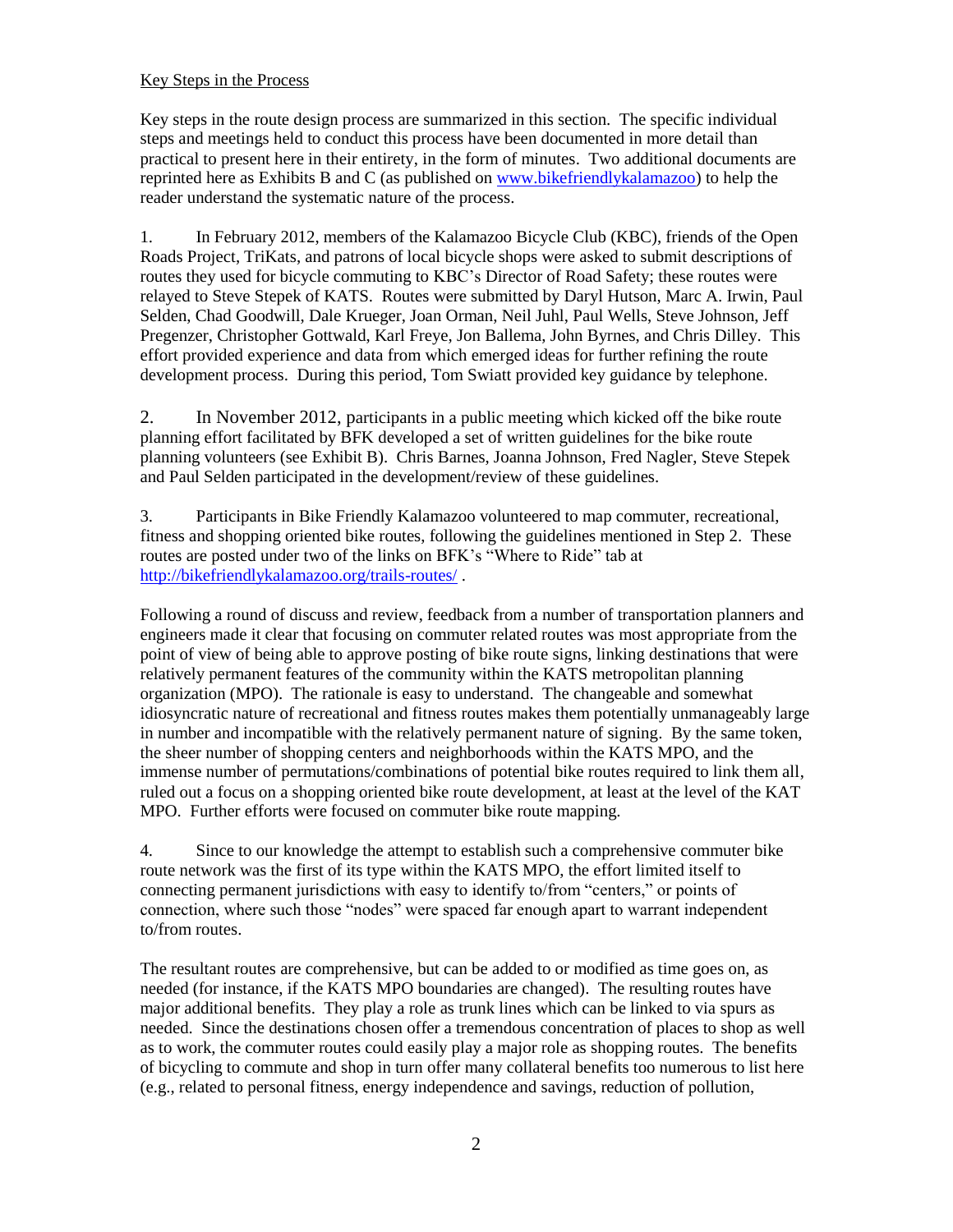personal enjoyment/recreation, etc.). In other words, the commuter bike routes offer great flexibility and will undoubtedly serve the community in many ways beyond their nominal designation as "commuter bike routes."

5. Volunteers used Google Maps to automatically generate bike route alternatives among all combinations of the nodes. Google typically suggested from one to three route alternatives. These were converted into more stable maps using the public, free internet application called Ride With GPS (se[e www.ridewithgps.com\)](http://www.ridewithgps.com/) to facilitate open review, comment and adjustment.

All of the initial automatically generated routes were reviewed and refined one or more times by one or more individuals with credible local knowledge of conditions and preferences. Many of these participants attended MDOT's "Training Wheels" seminar on how to develop bicycling facilities. During the review process it became clear that many of the Google-generated bike routes used seasonal trails with restricted hours of operation and/or were not open year round, footpaths, non-public roads, and gravel/dirt roads. Volunteers adjusted such routes to make use of on-road facilities.

As a reminder, a link to the close to 400 draft commuter route alternatives can be found on Bike Friendly Kalamazoo's "Where to Ride" tab, together with comments on how to interpret the naming/coding conventions used in the route titles.

6. During the final rounds of review the finer points of routing were conducted in close consultation with the individuals most familiar with the routes in question. More one on one discussion took place with representatives of jurisdictions, who were consulted at various points in the process via phone and email; fewer and few large meetings were necessary.

The main questions answered during these dialogs concerned where to locate their jurisdiction's to/from nodes (for purposes of connecting with neighboring jurisdictions), and, where to locate the most preferred inter-jurisdictional border crossings (to facilitate connectivity with their neighbors). Among others, the primary individuals consulted during such off-line dialogs included: Chris Barnes, Libby Heiny-Cogswell, Linda Kerr, Rebekah Kik, Marc Elliott, Karen High, Lawrence Hummel, Greg Milliken, Ann Nieuwenhuis, Ron Reid, Greg Rosine, Ken Schippers and Jeff Sorensen. Communication about these preferences was also extended to Russell Wickland, (Planning Consultant, The Preim Group, working on behalf of Texas Township). Darrell Harden also provided input regarding Michigan Department of Transportation plans.

7. To simplify the network, BFK eliminated routes that passed relatively close to an intervening destination. For example, since a bike route from Kalamazoo to Schoolcraft would pass through the preferred nodes within the intervening jurisdiction of the City of Portage, the routes Kalamazoo-Portage, and Portage-Schoolcraft were submitted to KATS (instead those individual routes, together with a Kalamazoo-Schoolcraft route). Only a single "tier one" route between such destinations was mapped in the draft 2045 Plan. Interested parties may review alternative routes via the links previously listed.

Remaining sections in this document cover some of the overarching considerations that were applied throughout the process.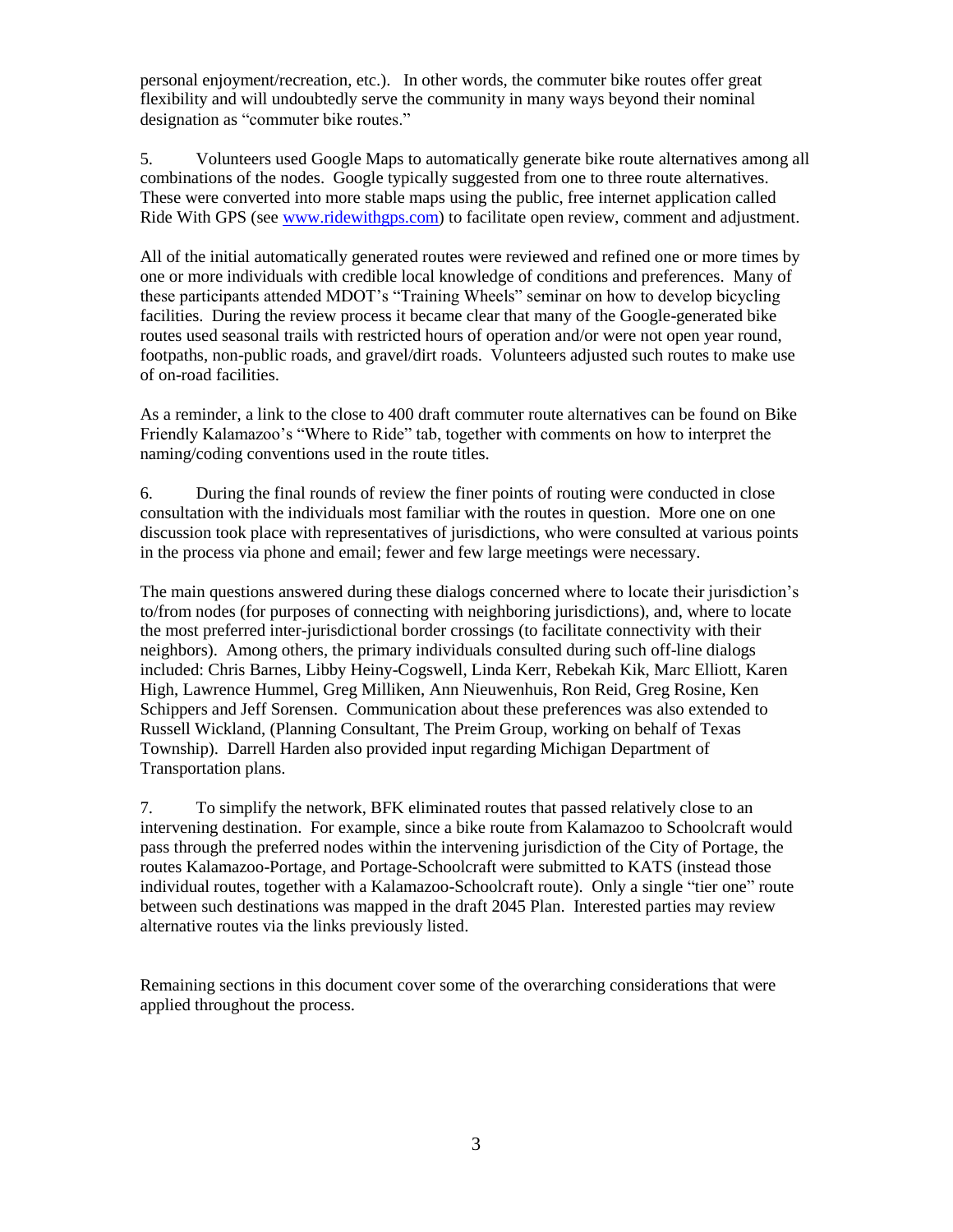#### Comment on Factors Considered

Bike routes chosen for submission to KATS represent a balanced judgement, balancing a large number of considerations at various stages of the process. These considerations included, but were not limited to those found in reference works such as:

[AASHTO Guide for the Development of Bicycle Facilities, 4th Ed.](https://bookstore.transportation.org/collection_detail.aspx?ID=116) [Best Design Practices for Walking and Bicycling in Michigan](http://mdotcf.state.mi.us/public/tands/Details_Web/mdot_research_report.pdf) [Road Commission of Kalamazoo County Non-Motorized Facilities Policy](http://www.kcrc-roads.com/userfiles/kcrc/file/Engineering/Non%20Motorized%20Policy%201-28-14%20Final.pdf)  [Michigan Design Manual](http://mdotcf.state.mi.us/public/design/files/englishroadmanual/erdm12.pdf) (for Road Design) [Michigan Manual of Uniform Traffic Control Devices](http://mdotcf.state.mi.us/public/tands/plans.cfm) [Traffic Control Devices For Bicycle Facilities \(MMUTDC Part 9\)](http://mdotcf.state.mi.us/public/tands/Details_Web/mmutcdpart9_2011.pdf)  [Southwest Michigan Planning Commission \(various plans and guides\).](http://www.swmpc.org/trails_2.asp)

The following list offers a more concrete idea as to the considerations involved. These factors combined with an overall engineering concern for safety. Considerations included, but were not limited to factors such as:

Location and number of available roads Posted speed limits Traffic density Route length Location of currently posted bike lanes and bike routes Cumulative changes in elevation (e.g., number and gradient of hills and valleys) Shoulder type (presence/absence, width) Sight distances (number of and type of turns/curves) Number of turns required en route (e.g., complexity of wayfinding, rider confusion) Road and shoulder (e.g., so-called PASER rating, tendency of shoulders to accumulate debris) Illumination (e.g., presence of deep shadows, road lights) Road composition (dirt/gravel vs. paved) Local and Act 51 agency non-motorized plans Opinions and preference of local planners/engineers Bicyclist preference (experienced commuters plus on-line maps of bicyclist use on Strava.com) Preference of computerized mapping engines/apps (e.g., Google, Garmin, Ride With GPS) Location and type of bridges (which have the effect of funneling and limiting routing options) Location of natural barriers (e.g, lakes, marshes, rivers, streams).

In practice, this meant for example, that sometimes the most direct or shortest route was not chosen if an alternative route used roads with lower traffic densities or fewer hills, wider shoulders, etc. Sometimes the route with a slightly lower traffic density was not as highly ranked if it took the rider on a gravel/dirt road, through dark stretches of road with narrow or no shoulders, etc. All in all however, most often the "tier one" route was a clear "winner."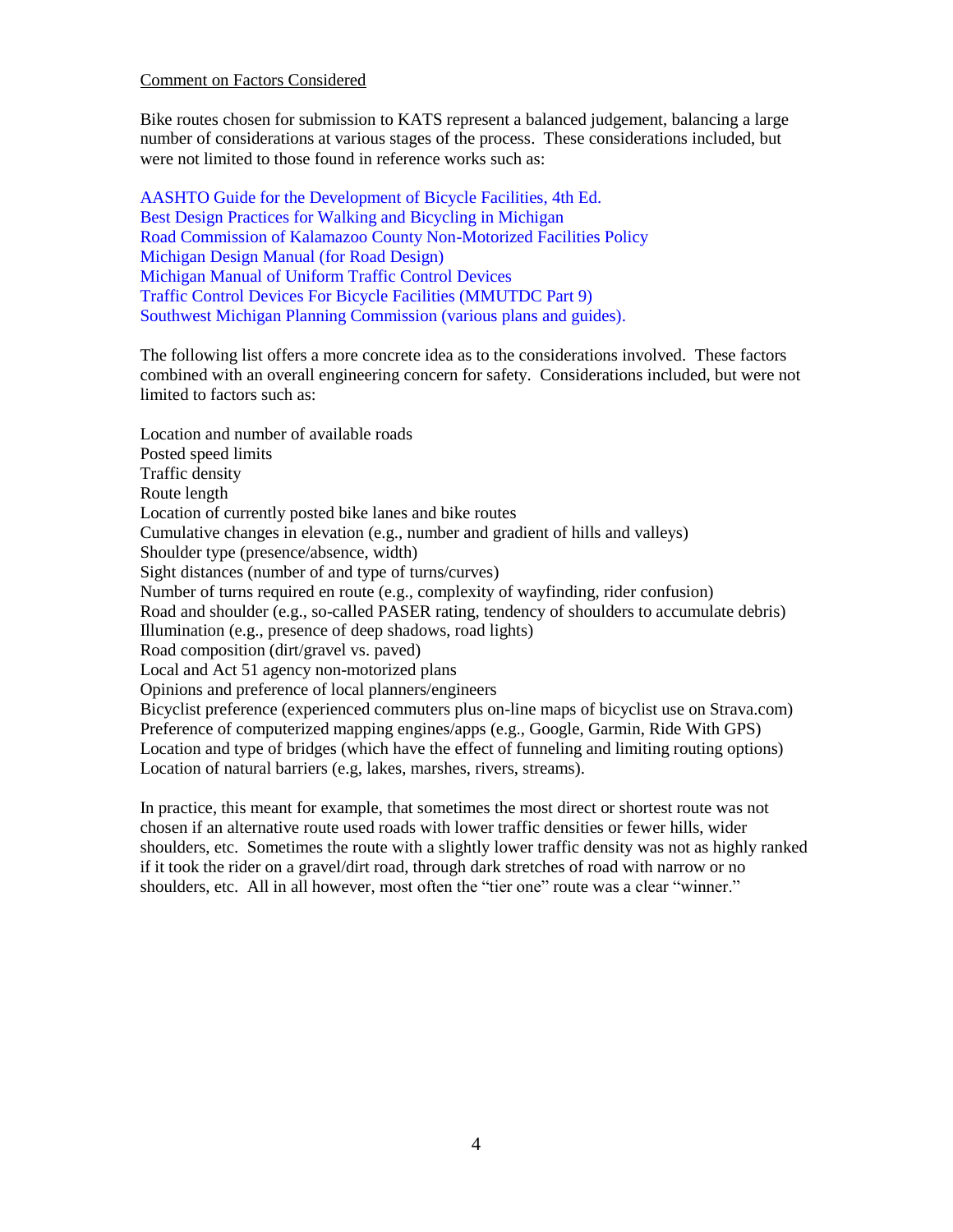#### Special Acknowledgements

The following individuals (whose names do not elsewhere appear in this document).were consulted for advice at various times throughout this process. Our community owes a debt of special gratitude to a number of widely recognized experts in the field of bicycle and pedestrian transportation network design, related policy, and the organizations that support their work.

Josh DeBruyn, AICP Bicycle and Pedestrian Coordinator Bureau of Transportation Planning Michigan Department of Transportation

John LaPlante, PE, PTOE Vice President/Director of Traffic Engineering T.Y. Lin International

John Lindenmayer Executive Director League of Michigan Bicyclists

A number of local officials provided guidance, though they were not able to attend the public meetings and are well deserving of acknowledgement for their input. During the initial stages of pre-planning for the route development effort, Tom Swiatt, Supervisor of Prairie Ronde Township, Chair of the KATS Policy Committee (former) provided valuable guidance. Later in the effort, David Anderson, (Chair of the KATS Policy Committee at that time), and Larry Nielsen (Village Manager, Paw Paw) offered additional valuable insights.

Marcy Colclough, Suzann Flowers and John Egelhaaf of the Southwest Michigan Planning Council all provided very useful input, early in the process.

#### List of to/from Nodes

In alphabetical order, the mapped commuter bike routes connect the following destinations within the KATS metropolitan planning organization (MPO).

Alamo (Township) Almena (Township; routes incorporate eastern border) Antwerp (Township; see Villages of Lawton and Mattawan) Augusta (Village) Brady (Township; see Vicksburg) Climax (Village) Comstock (Charter Township) Cooper (Charter Township) Fulton (Community; mapped coincident with Wakeshma Township) Galesburg (City) Kalamazoo (City; mapped coincident with Kalamazoo Township) Kalamazoo (Charter Township, see City of Kalamazoo) Kalamazoo Valley Community College (Kalamazoo and Texas Township Campuses) Lawton (Village; mapped coincident with Antwerp Township) Mattawan (Village; mapped coincident with Antwerp Township) Oshtemo (Charter Township) Parchment (City)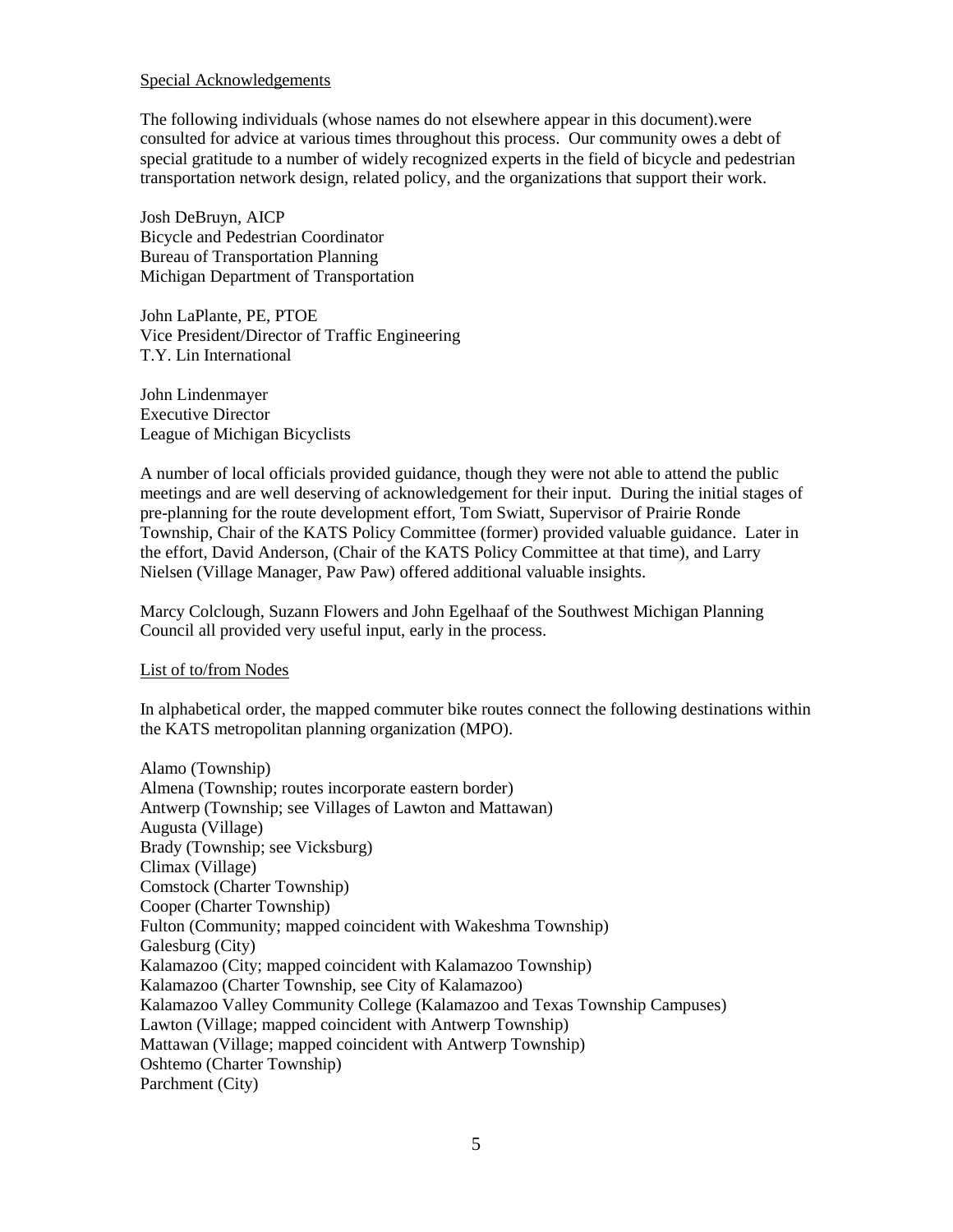Paw Paw (Village; mapped coincident with Paw Paw Township) Portage (City) Richland (Village) Schoolcraft (Township; mapped coincident with Village of Schoolcraft) Schoolcraft (Village) Scotts (Community) Texas (Charter Township) Vicksburg (Village) Wakeshma (Township, see Fulton) Waverly (Township; not included in 10-29-15 draft of Non-Motorized Element) Western Michigan University (Main and Engineering Campuses).

Where noted as "coincident with," the to/from node(s) used were within the former jurisdiction, due to the centrality of the population and business center(s) within that part of the KATS MPO. Jurisdictional status was derived from Wikipedia.

If KATS intends to make all or a portion of this document available to the public, please email suggested changes/errors to Paul Selden in time for correction prior to release as "final." Every attempt will be made to make those changes in a timely manner.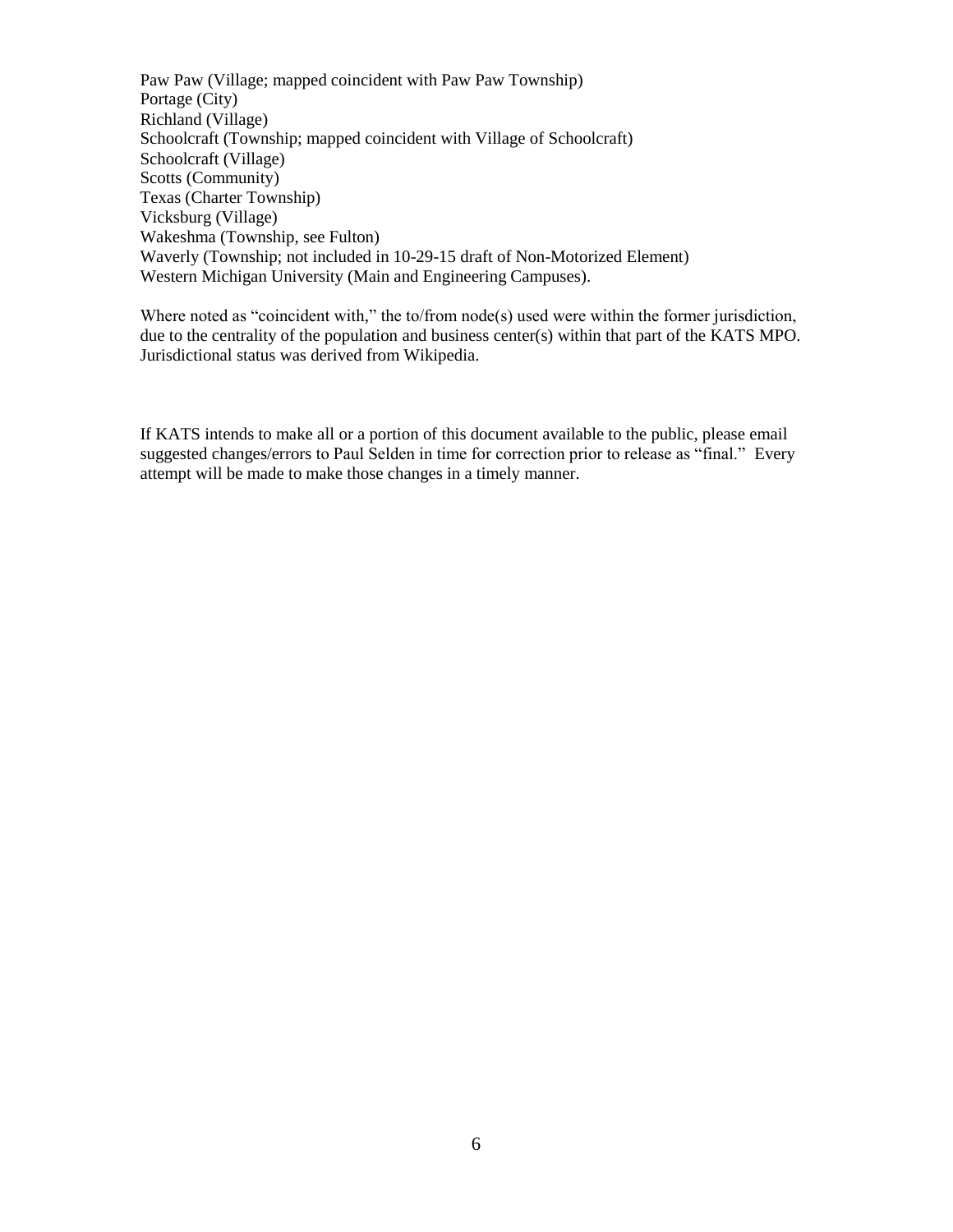## Exhibit A

# **List of Bicycle Route Planning Meetings Conducted by Bike Friendly Kalamazoo** Compiled by Paul Selden

# Submitted for use by KATS September 25, 2015

## *Introduction*

The lists below are excerpted from minutes of meetings hosted by Bike Friendly Kalamazoo (BFK) having as a major purpose to plan (e.g., to review guidelines) and map of bicycle routes in the Kalamazoo Area Transportation Study Metropolitan Planning Organization. The lists are based on a request from Steve Stepek of KATS in preparation for KATS' 2045 Transportation Plan.

Meetings in 2014 and 2015 that mainly consisted of presenting draft versions of bike route plans to the public (versus actively setting up route planning guidelines/considerations and planning the routes) are not included. Participants in email communications and off-line phone meetings for which no minutes were distributed are not listed.

On behalf of the greater community, I thank all participants for their significant contributions.

BFK Meeting dates and Attendees:

#### April 12, 2012

Chris Barnes, Director, Transportation and Utilities, City of Portage Joanna Johnson, Managing Director, Kalamazoo County Road Commission Kyle Lewis, KRVT Program Coordinator, Kalamazoo County Paul Selden, Director of Road Safety, Kalamazoo Bicycle Club, Member, TriKats Steve Stepek, Senior Transportation Planner, Kalamazoo Area Transportation Study

#### October 25, 2012

Gregg Andres, Systems Integration Engineer, Eaton Corporation Chris Barnes, Director, Transportation and Utilities, City of Portage Michelle Fakler, Sales Manager, Discover Kalamazoo Rusty Fry, Planning Commission, Ross Township Vanessa Hardy, Comstock Township Parks Director Rebecca Harvey, Planning Consultant, Ross Township Libby Heiny-Cogswell, Supervisor, Oshtemo Charter Township Karen High, Parks Administrator, Oshtemo Charter Township Jim Hoekstra, Traffic Engineer, KCRC/City of Kalamazoo Tom J. Hohm, Chief Engineer, KCRC Matt Hollander, Coordinator of Sustainability Projects, WMU Frances Jewell, Director, Parks and Recreation Dept., City of Kalamazoo Joanna Johnson, Managing Director, Kalamazoo County Road Commission Jim Lauderdale, Planning Commission, Ross Township Steve Makuch, Office of Sustainability, WMU Tom McCoy, Assistant Parks Superintendent, City of Portage Fred Nagler, City of Kalamazoo, Assistant City Engineer David Rachowicz, Kalamazoo County Parks Department, Director Jason Roon, Cabbage Bros. Bicycles Paul Selden, Director of Road Safety, Kalamazoo Bicycle Club; Member, TriKats Timothy Stewart, Principal, Hurley & Stewart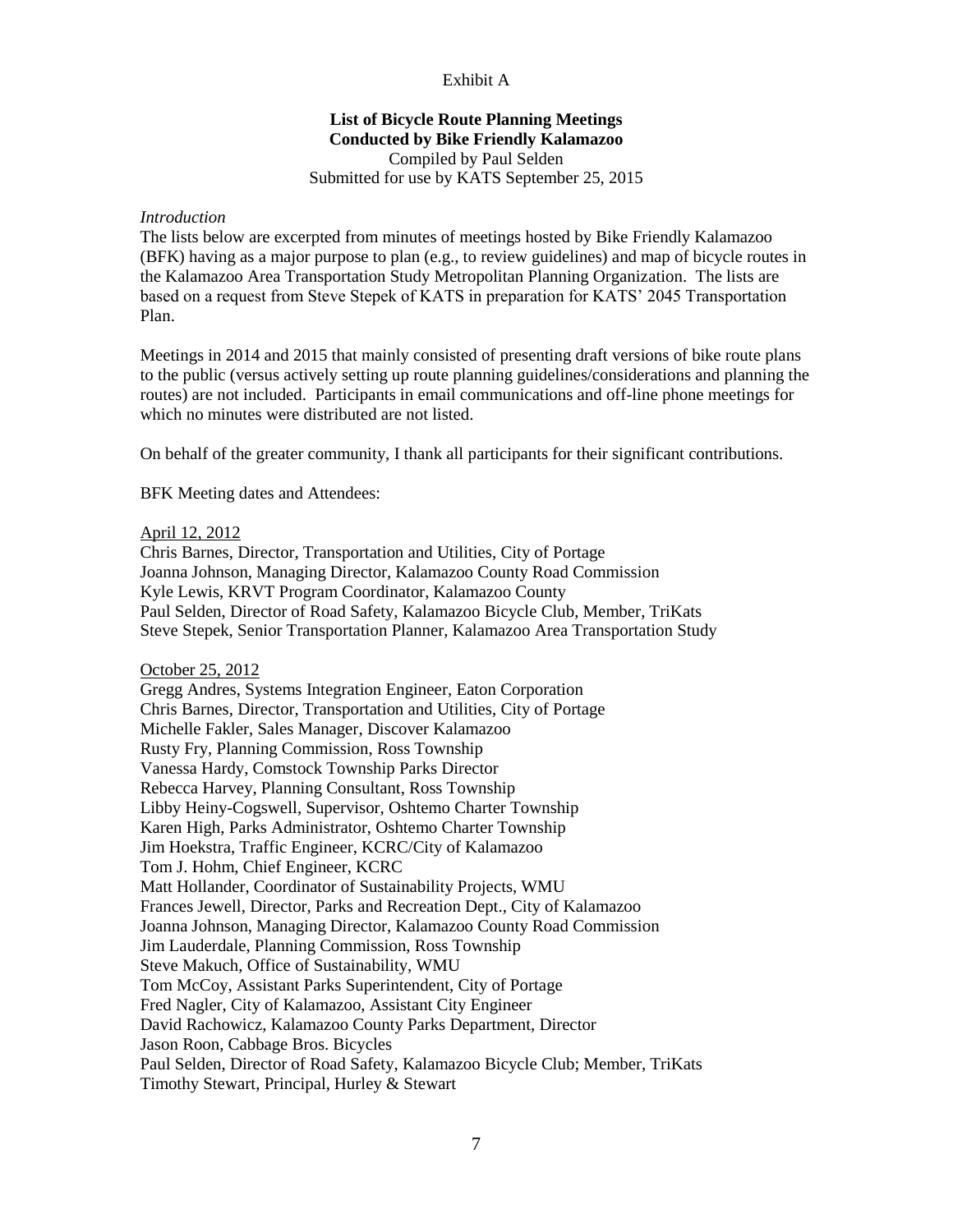Bob Strader, Ride Leader, Pedalers Bicycle Group, Portage Senior Center Thomas L. Swiat, Jr., Supervisor, Prairie Ronde Township Chris Tracy, Honigman, et al., Co-Chair of KRVT Campaign Cabinet Sam Urban, Membership Representative, Kalamazoo Regional Chamber of Commerce Julie VanderWiere, Superintendent, Texas Township Doug VanDyk, Manager, Global IT Training & Development, Stryker Corporation David Warwick, Vice President, EnviroLogic, Lead Team Member, Kalamazoo Bike Week 2013 Paul Wells, Breakaway Bicycles and Fitness Patrick White, Supervisor, Pavilion Township

January 17, 2013

Chris Barnes, Director, Transportation and Utilities, City of Portage Kate Binder, Graduate Assistant, WMU Office for Sustainability Kyle Doster, Officer, Portage Department of Public Safety Marsha Drouin, Treasurer, Richland Township Pamela Brown Goodacre, Trustee, Kalamazoo Township Karen High, Parks Administrator, Oshtemo Charter Township Jim Hoekstra, Traffic Engineer, KCRC/City of Kalamazoo Tom J. Hohm, Chief Engineer, KCRC Marc Irwin, Public Relations Chair, Kalamazoo Bicycle Club Joanna I. Johnson, Managing Director, Kalamazoo County Road Commission David Jones, District Representative, League of Michigan Bicyclists Sean Kennedy, WMU Office for Sustainability Kevin Martini, Office for Sustainability, WMU Gary Miller, Chairperson, South County Intermunicipality Committee Renee Mitchell, Education Chair, Kalamazoo Bicycle Club Fred Nagler, City of Kalamazoo, Assistant City Engineer Brian Petersen, Board Member, Open Roads Bike Project Paul Selden, Kalamazoo Bicycle Club, TriKats Alan Smaka, PE, Wightman & Associates, Inc. Larry Stehouwer, Planning Commission, Cooper Township Steve Stepek, Senior Transportation Planner, Kalamazoo Area Transportation Study Doug VanDyk, Manager, Global IT Training & Development, Stryker Corporation Paul G. Wells, Owner, Breakaway Bicycles and Fitness Patrick White, Supervisor, Pavilion Township

October 3, 2013

Chris Barnes, Director, Transportation and Utilities, City of Portage Laura Bell, Vice President, Bell's Brewery, Inc. Jamie Clark, President, Central Manufacturing Services, Inc. Jason Cole, Transportation Engineer, MDOT Kyle Doster, Officer, Portage Department of Public Safety Marsha C Drouin, Treasurer, Richland Township Sean Fletcher, Director, Parks and Recreation Dept., City of Kalamazoo Karl Freye, Assistant Director, Kalamazoo Bicycle Film Festival Paul Guthrie, Laboratory Manager, Bronson Methodist Hospital Darrell Harden, MDOT, Transportation Planner Jim Hoekstra, Traffic Engineer, KCRC Tom Hohm, Chief Engineer, KCRC Marc Irwin, Public Relations Chair, Kalamazoo Bicycle Club Lotta Jarnefelt, Director, Dept. of Planning and Comm. Dev., Kalamazoo Co. David Jones, District Representative, League of Michigan Bicyclists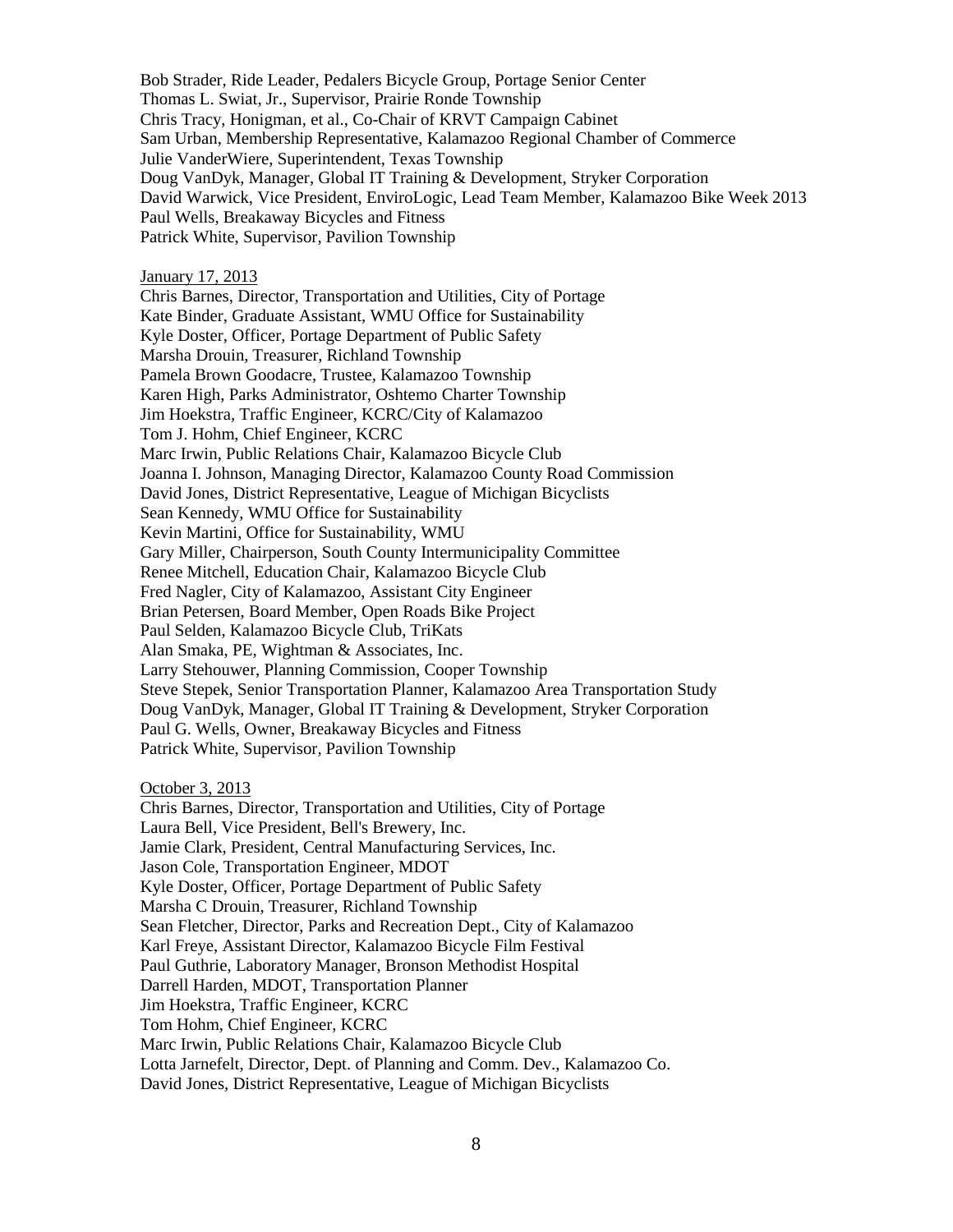James Kirklin, Mattawan Parks & Recreation Shawn Kloha, IT Project Manager, Stryker Corp. Tim Krone, Owner, Pedal Bicycle Kyle Lewis, KRVT Program Coordinator, Kalamazoo County Fred Nagler, Assistant City Engineer, City of Kalamazoo Carl Newton, Mayor, City of Galesburg Margaret O'Brien, State Representative, District 61 Ken Quayle, Grocery Manager, People's Food Coop. Louie Ramos, Resident Engineer, MDOT Ron Reid, Supervisor, Kalamazoo Township Bill Rose, President & CEO, Kalamazoo Nature Center Paul Selden, Director of Road Safety, Kalamazoo Bicycle Club Jonathan R. Start, Executive Director, Kalamazoo Area Transportation Study Tim Stewart, Principal, Hurley & Stewart Bob Strader, Ride Leader, Portage Pedalers, Portage Senior Center Edie Trent, Legislative Aide to State Representative Sean A. McCann Doug VanDyk, Manager, Global IT Training & Development, Stryker Corporation David Warwick, Chair, Kalamazoo Bike Week 2014 Paul Wells, Owner, Breakaway Bicycles & Fitness

#### December 5, 2013

Lee Adams, Resource Coordinator, Kalamazoo County Department of Planning and Community Development; Administrator, Southcentral Michigan Planning Council Kyle Doster, Officer, Portage Department of Public Safety Paul Guthrie, Laboratory Manager, Bronson Methodist Hospital Jeff Hamilton, Asst. Principal, Portage Public Schools Michelle Karpinski, VP of Development, Kalamazoo Nature Center Shawn Kloha, IT Project Manager, Stryker Corp. Tim Krone, Owner, Pedal Bicycle Jon Scott, Trustee, Ross Township; President, Gull Lake View Golf Club Paul Selden, Director of Road Safety, Kalamazoo Bicycle Club; Member, TriKats Richard Skalski, Senior Construction Engineer (former), City of Kalamazoo Cara Smith, Bike Director, TriKats Jodi Stefforia, Associate Planner, Kalamazoo Area Transportation Study Doug VanDyk, Manager, Global IT Training & Development, Stryker Corporation

#### March 27, 2014

Osama Abudayyeh, Center Advisory Council, WMU Transportation Research Center Chris Barnes, Director, Transportation and Utilities, City of Portage John Byrnes, Traffic Services Director, KCRC (ret) Dan Dombos, Senior Project Engineer, Abonmarche Paul Guthrie, Laboratory Manager, Bronson Methodist Hospital Jim Hoekstra, Traffic Engineer, KCRC/City of Kalamazoo Jeanette Holm, Member, Kalamazoo Bicycle Club Marc Irwin, Public Relations Chair, Kalamazoo Bicycle Club Matt Johnson, City Engineer, City of Kalamazoo Michelle Karpinski, Executive Director, Pretty Lake Camp Shawn Kloha, IT Project Manager, Stryker Corp. Tim Krone, Pedal Bicycle Valerian Kwigizile, Associate Director, WMU Transportation Research Center Jun Oh, Director, WMU Transportation Research Center Kathy J. Schultz, Associate Planner, Kalamazoo Area Transportation Study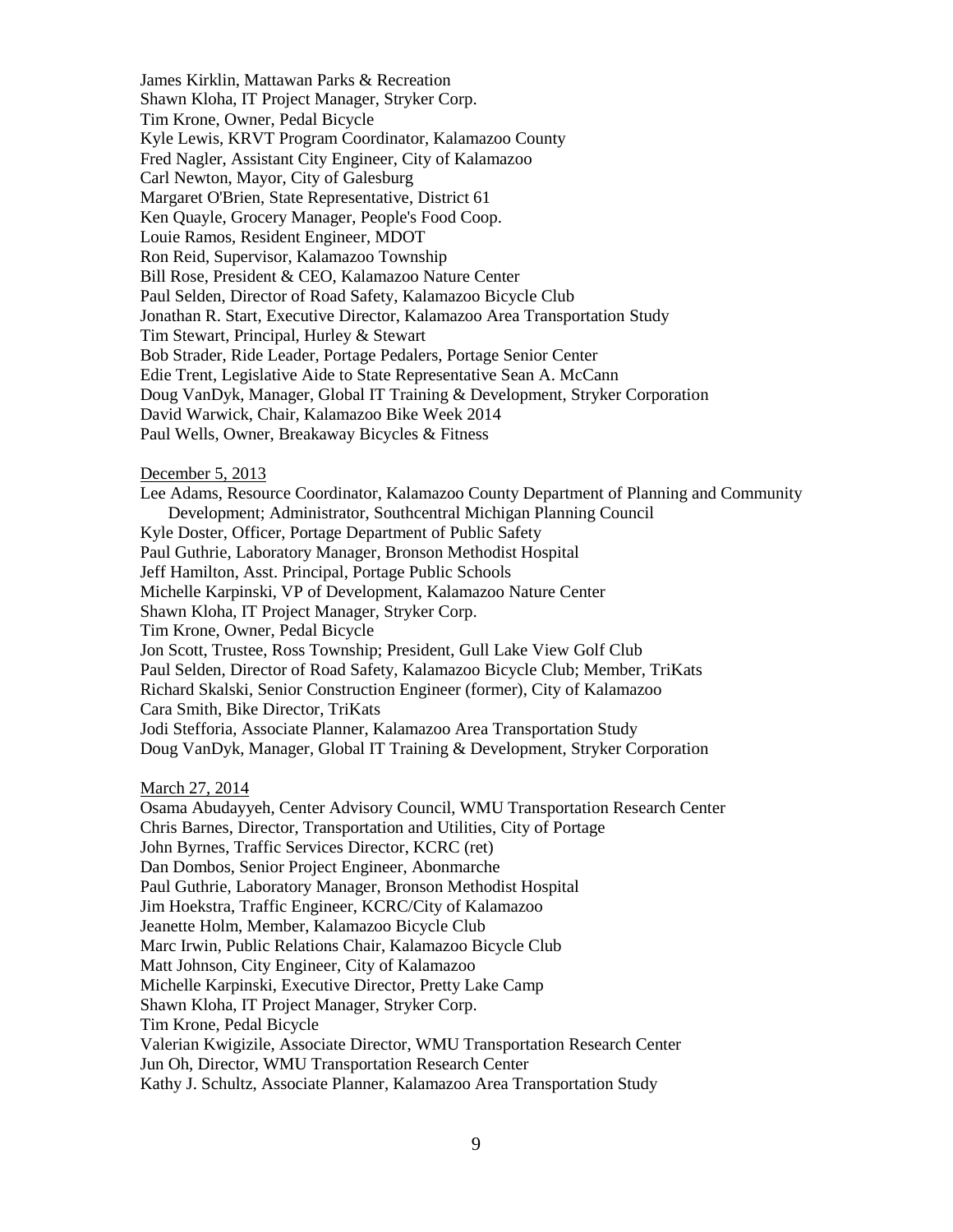Paul Selden, Director of Road Safety, Kalamazoo Bicycle Club; Member, TriKats Doug VanDyk, Manager, Global IT Training & Development, Stryker Corporation Lewis Whalen, Program Mgr., Disability Network SW Michigan Geoff Wilson, Project Engineer, Kalamazoo County Road Commission

#### June 25, 2014\*

Lee Adams, Resource Coordinator, Kalamazoo Co. Dept. of Planning and Community Development; Administrator, Southcentral MI Planning Council Greg Milliken, Planning Director, Oshtemo Township; Zoning Administrator and Planner, Kalamazoo Township Paul Selden, Director of Road Safety, KBC; Member, TriKats Jodi Stefforia, Planner, Kalamazoo Area Transportation Study Steve Stepek, Senior Planner, Kalamazoo Area Transportation Study Jack Urban, Commissioner, City of Kalamazoo Lewis Whalen, Program Mgr., Disability Network SW Michigan \*Note: Route planning work group within larger meeting.

Valerie Litznerski, a member of the Kalamazoo Bicycle Club whose name is not listed above since she was unable to attend any of the formally scheduled meetings, contributed valuable routing feedback by email.

It should be noted that KATS policy and technical committee members representing many jurisdictions have also been involved in this route planning and mapping process, in informal phone and email communications. Their names can be made available upon further research.

Please contact Paul Selden for more information.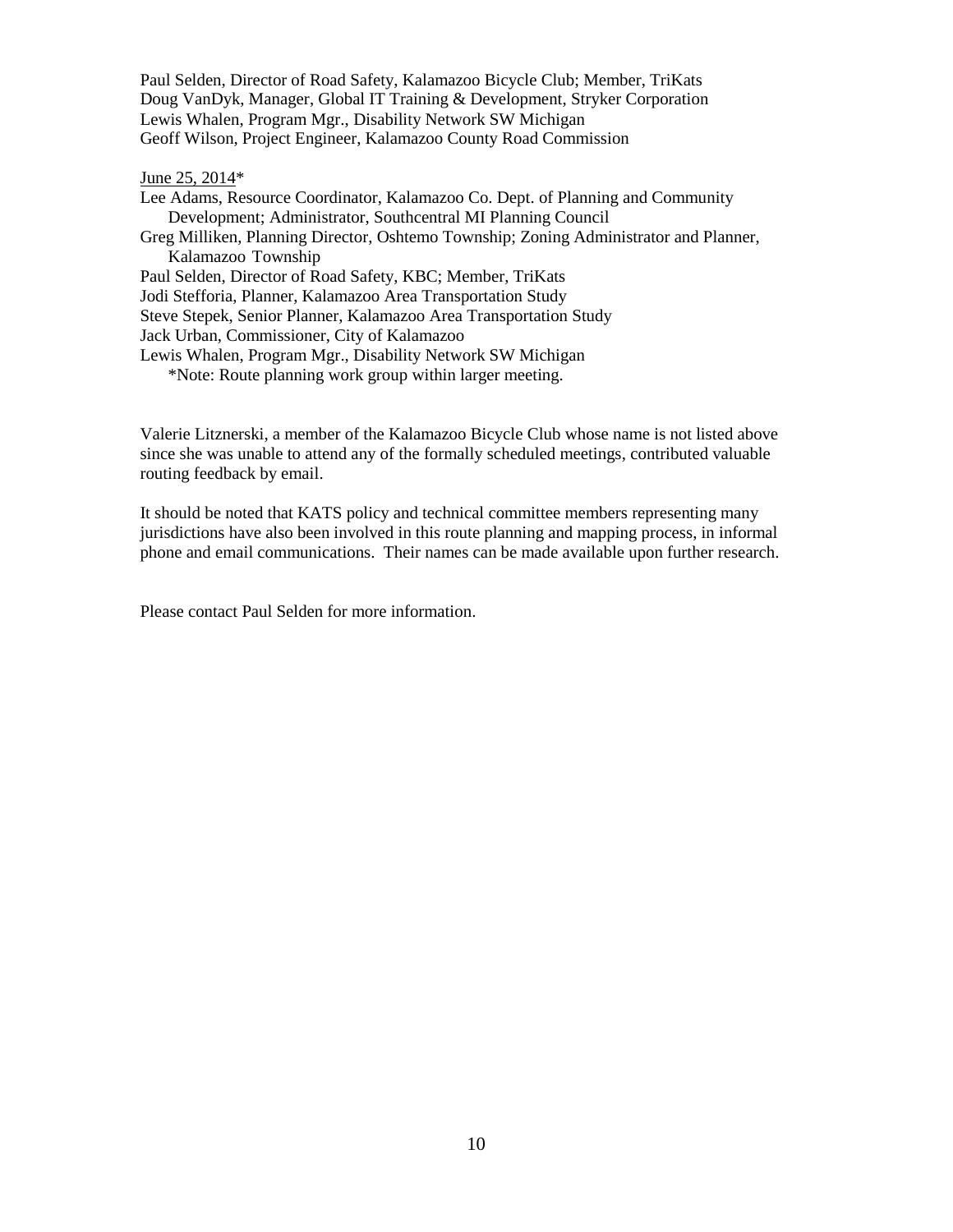#### Exhibit B

# **Preliminary Guidelines for BFK's Route Planning Volunteers Release Version November 11, 2012**

To enable our plans to mesh most smoothly with longer term efforts and plans that might already be underway in the community, we suggest you keep in mind the following guidelines to the extent possible. Exceptions might be inevitable; use your best judgment, and try to provide enough commentary on those exceptions to enable others to understand the rationale.

To save your own time, assemble as many maps and plans as you can that may already support your efforts (such as the Southwest Michigan Road and Trail Bicycle Guide), prior to beginning. Contact the jurisdictions whose routes you are contemplating to receive an update on plans they may already have underway, if you do not have these already.

Routes can fall entirely within specific townships, villages, and cities. This offers each jurisdiction a local attraction, which in turn helps link their local attractions.

Routes that link enduring points of interest within or across jurisdictions have the best chance of receiving eventual signage within the right-of-ways and other infrastructure support.

Routes can be officially signed on the authority of a local jurisdiction, if signs are not posted within the right-of-way (examples might include an informational kiosk on private property or in a local park).

Consider that routes of various lengths will appeal to different types and numbers of riders. Shorter lengths might appeal to families with children on a short outing that does not require much preparation or fitness. Shorter loops (such as a north loop, south loop) can be combined to form longer trails that might appeal to more adult or more athletic riders.

Consider giving routes a name that adds to their appeal and the ability to describe and to promote their use.

To help decide where specific routes might be planned, consider the major features and destinations within the jurisdiction: major population centers, recreational destinations and scenic points, shopping centers, and geographic elements that lend themselves to various types of fitness related training (e.g., hills and flats).

Give priority to using roads with low traffic volume.

Give priority to using roads with shoulders, especially four foot shoulders.

Give extra consideration to routes using bridges that offer shoulders, sidewalks, and/or lower traffic volume.

Before sending your route out of your own subcommittee for review by others, ride the route yourself to ensure its suitability, if you have not already done so.

All routes must be considered preliminary until vetted by a responsible body. In the case routes being considered for posting on our [www.bikefriendlykalamazoo.org](http://www.bikefriendlykalamazoo.org/) web site, we will set up a process that includes review by our route planning committee. To begin with, our own routes must rely on existing infrastructure, and not rely on infrastructure that does not yet exist.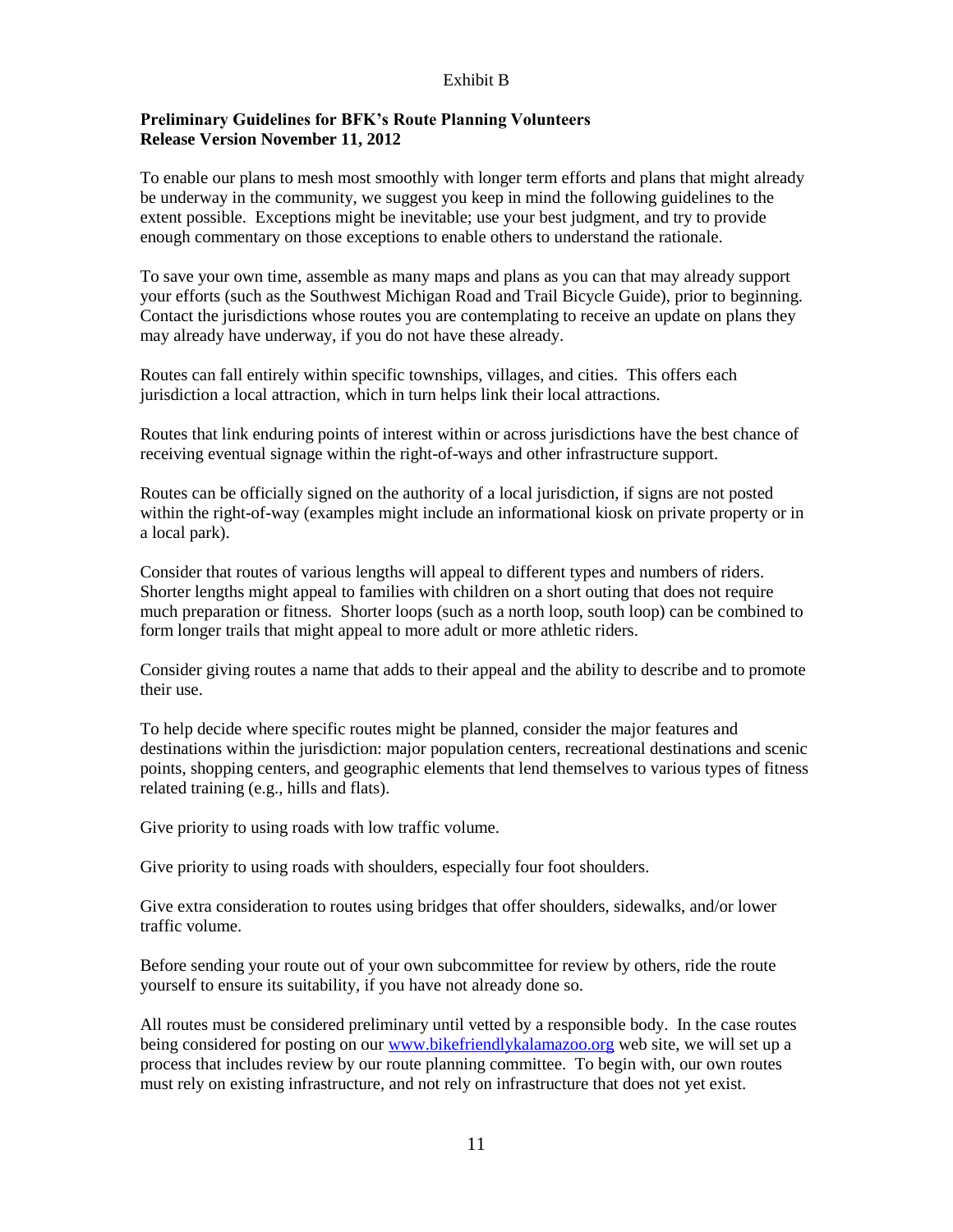Reviewers of this document include:

Paul Selden 10-26-2012

Steve Stepek, AICP Senior Transportation Planner Kalamazoo Area Transportation Study 11-8-2012

Document was emailed for review to: Christopher Barnes Joanna Johnson Fred Nagler No negative comments received from them as of 11-11-2012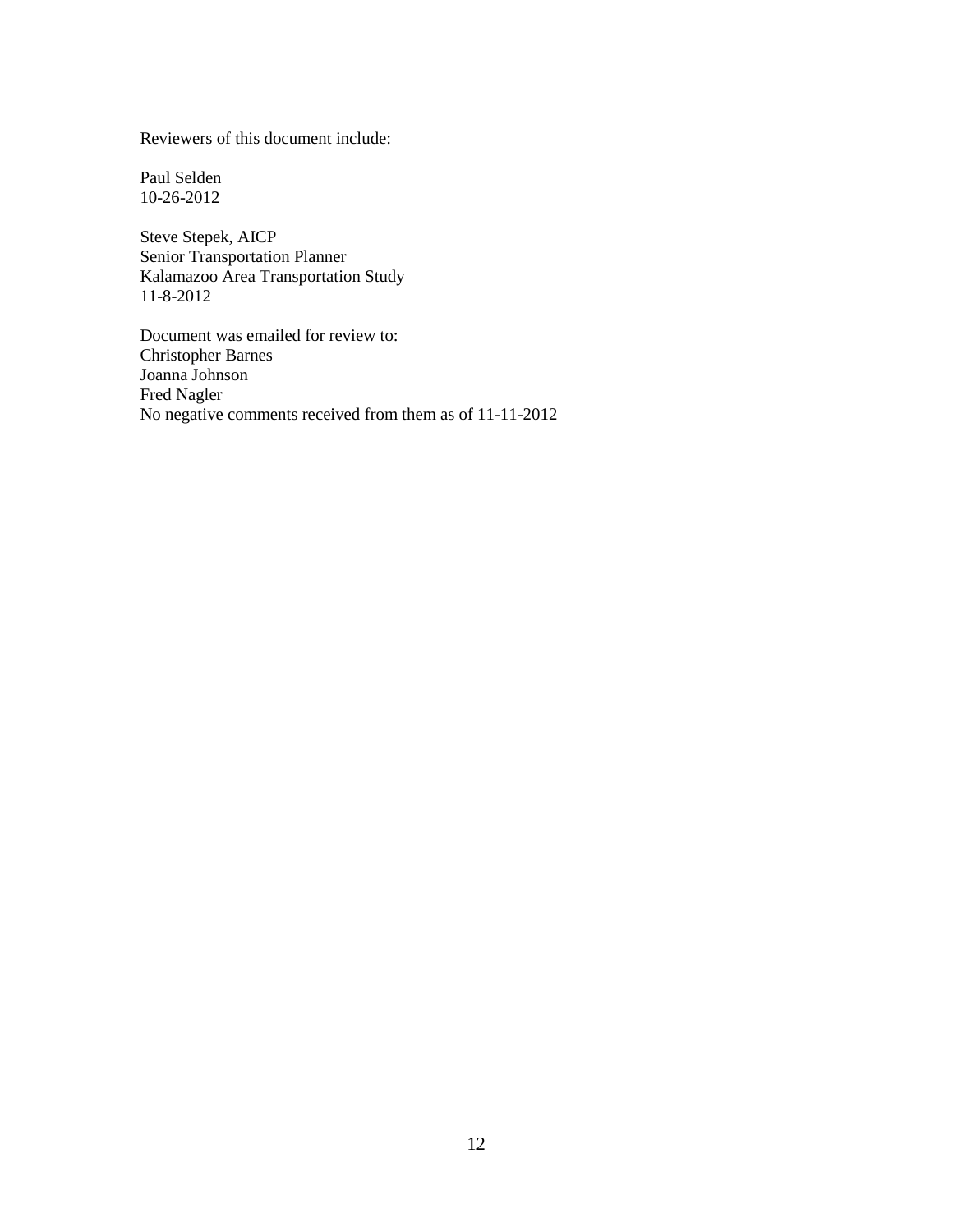## Exhibit C

# **BFK Bike Route Notes** August 2, 2015 Paul Selden

Please read these notes below carefully. Doing so will save time and confusion down the road.

1. Routes were developed using a systematic route mapping approach (details available on request), using a combination of Google bike route mapping, input from Kalamazoo Area Transportation Study (KATS) policy and technical committee members, KATS staff, local bicyclist knowledge and reference to existing non-motorized plans in an efforts that began in 2012. They are route suggestions for general informational and educational purposes by the public. The user assumes all responsibility for their use.

2. The routes are subject to further revision without notice; the files are in draft form unless otherwise specifically noted. Bike Friendly Kalamazoo participants are aiming to complete work on the commuter bike routes to assist KATS in preparing the non-motorized portion of its 2045 Transportation Plan. Links to the most recent versions for routes are maintained on the publicly available web site www.bikefriendlykalamazoo.org. Files downloaded or copied from this site may not be up to date per changes made by other agencies. Routes on the site are not systematically updated and are not represented as being the "best" current route.

3. At this time, all of the automatically generated routes have been reviewed and refined one or more times by one or more individuals with credible local knowledge of conditions and preferences. Precedence/preference among routes is indicated per Notes 4 below.

4. File names designate to/from nodes of the jurisdictions involved, as well as a note about the type of route involved, such as:

a) "Commuter" = first bike route suggested by the Google bike mapping tool (e.g.,

Augusta\_Kalamazoo\_Commuter). This is often the shortest route.

b) "2" or "3" immediately following the node name denotes the second and third, routes suggested by Google

c)  $v'' =$  subsequent/preferred version; these routes supercede any route whose name is identical except for the "v" (e.g., WMU\_Main-Kalamazoo Commuterv2 is preferred over WMU Main-Kalamazoo Commuter)

d) Where there are "v" routes with identical names, the version number that is largest typically supercedes the others (e.g., a v3 is preferred over a v2). If there is no "v," only a number, after the node name, that means something entirely different - see 4b above, for the meaning.

e) "(t)" routes use at least some stretches of multi-use path / off-road bike trail. These are not ordinarily preferred for purposes of bicycle commuting for many reasons. BFK's primary recent effort has been to suggest on-road bike routes.

f) " $(X)$ " routes should not be used since they make use of a route that consists of one or more routes that already exist. For example, the most direct route from Augusta to Kalamazoo consists of multiple routes that use Galesburg and Comstock.

5. To simplify our task, BFK chose to not map routes involving a intervening jurisdictions. For example, since a bike route from Kalamazoo to Schoolcraft would probably involve the intervening jurisdiction of Portage, the routes Kalamazoo-Portage, and Portage-Schoolcraft were mapped separately. Other routes with intervening jurisdictions were sometimes mapped inadvertently, and we then designated with an "X" per the note in 4(f), above.